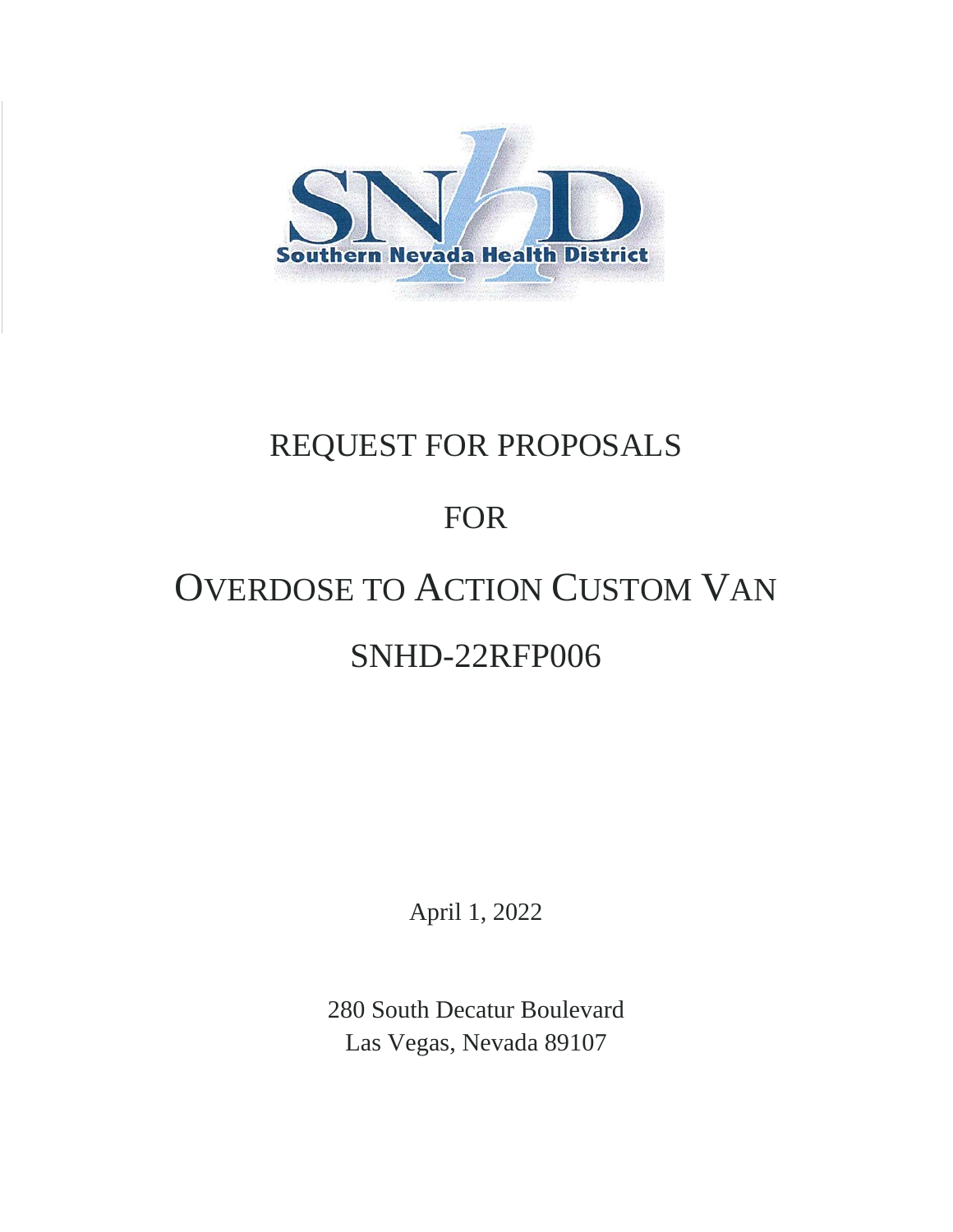## TABLE OF CONTENTS

| $\mathbf{I}$ . | <b>INTRODUCTION</b>               |                    |  |
|----------------|-----------------------------------|--------------------|--|
|                | A.                                |                    |  |
|                | <b>B.</b>                         |                    |  |
|                | $\mathcal{C}$ .                   |                    |  |
|                | D.                                |                    |  |
|                | E.                                |                    |  |
|                | F.                                |                    |  |
|                | G.                                |                    |  |
| II.            |                                   |                    |  |
|                | A <sub>1</sub>                    |                    |  |
|                | <b>B</b> .                        |                    |  |
|                | C.                                |                    |  |
| III.           | <b>TIMETABLE &amp; PROVISIONS</b> |                    |  |
|                | A.                                |                    |  |
|                | <b>B.</b>                         |                    |  |
|                | C.                                |                    |  |
|                | D.                                |                    |  |
|                | E.                                |                    |  |
|                | F <sub>1</sub>                    |                    |  |
| IV.            | <b>REQUIREMENTS</b>               |                    |  |
|                | A.                                |                    |  |
|                | <b>B.</b>                         |                    |  |
|                | $C_{\cdot}$                       |                    |  |
|                | D.                                |                    |  |
| $V_{\cdot}$    | <b>EVALUATION &amp; SELECTION</b> |                    |  |
|                | $A$ .                             |                    |  |
|                | <b>B.</b>                         |                    |  |
|                | $\mathcal{C}$ .                   |                    |  |
|                |                                   | <b>ATTACHMENTS</b> |  |

Attachment A - Proposal Form Attachment B - Pricing Form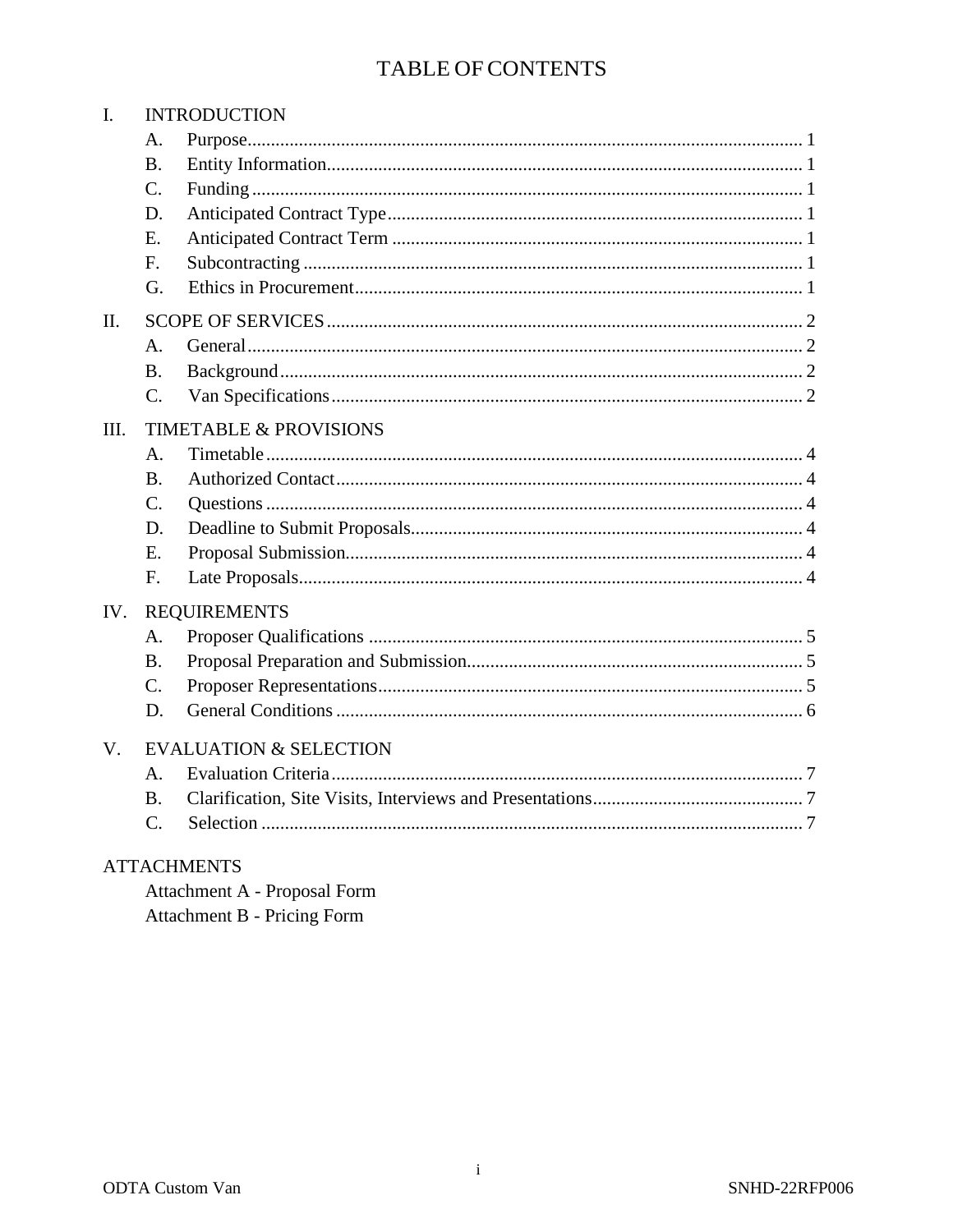## **SECTION I: INTRODUCTION**

## <span id="page-2-1"></span><span id="page-2-0"></span>**A. Purpose**

The Southern Nevada Health District's (Health District) Division of Disease Surveillance and Control requests proposals from qualified Proposers for the design, construction, delivery and training of one (1) new custom van (Van).

## <span id="page-2-2"></span>**B. Entity Information**

The Health District was created in 1962 when the State Legislature combined the health departments of the county and several adjoining cities. The Health District is one of the largest local public health organizations in the United States, serving more than 2.2 million residents and safeguarding the public health of more than 42 million visitors to Las Vegas annually.

The mission of the Health District is, "To assess, protect, and promote the health, the environment, and the well-being of Southern Nevada communities, residents, and visitors."

The Health District is governed by the Southern Nevada District Board of Health ("Board"). The Board is vested with jurisdiction over all public health matters within Clark County, Nevada.

## <span id="page-2-3"></span>**C. Funding**

If a contract is awarded under this requirement it will be funded through a Federal grant received from the Department of Health and Human Services, Centers for Disease Control and Prevention, Federal Award Identification Number 6 NU17CE925002-01-03, CFDA 93.136, Project Title: Southern Nevada Health District Overdose Data to Action Project, Grant award date September 24, 2021. Any awarded contract will be subject to the availability of funding and shall be terminated immediately if funding budgeted for the contract is withdrawn, limited, or impaired.

## <span id="page-2-4"></span>**D. Anticipated Contract Type**

Any awarded contract will be a "requirements" contract for the goods and services specified and effective for the period stated. Any quantities stated are estimates only and are not guaranteed to be purchased under any awarded contract.

## <span id="page-2-5"></span>**E. Anticipated Contract Term**

The Health District anticipates that any awarded contract will be from award date through Van delivery date. The Health District reserves the right to determine the length of the contract term prior to awarding any contract.

## <span id="page-2-6"></span>**F. Subcontracting**

Subcontracting will not be permitted under any awarded contract.

## <span id="page-2-7"></span>**G. Ethics in Procurement**

It is unlawful for any Proposer to offer, or any employee of the Health District or their immediate family to solicit or accept a gratuity in connection with the solicitation, award, or administration of any contract or purchase order issued by the Health District.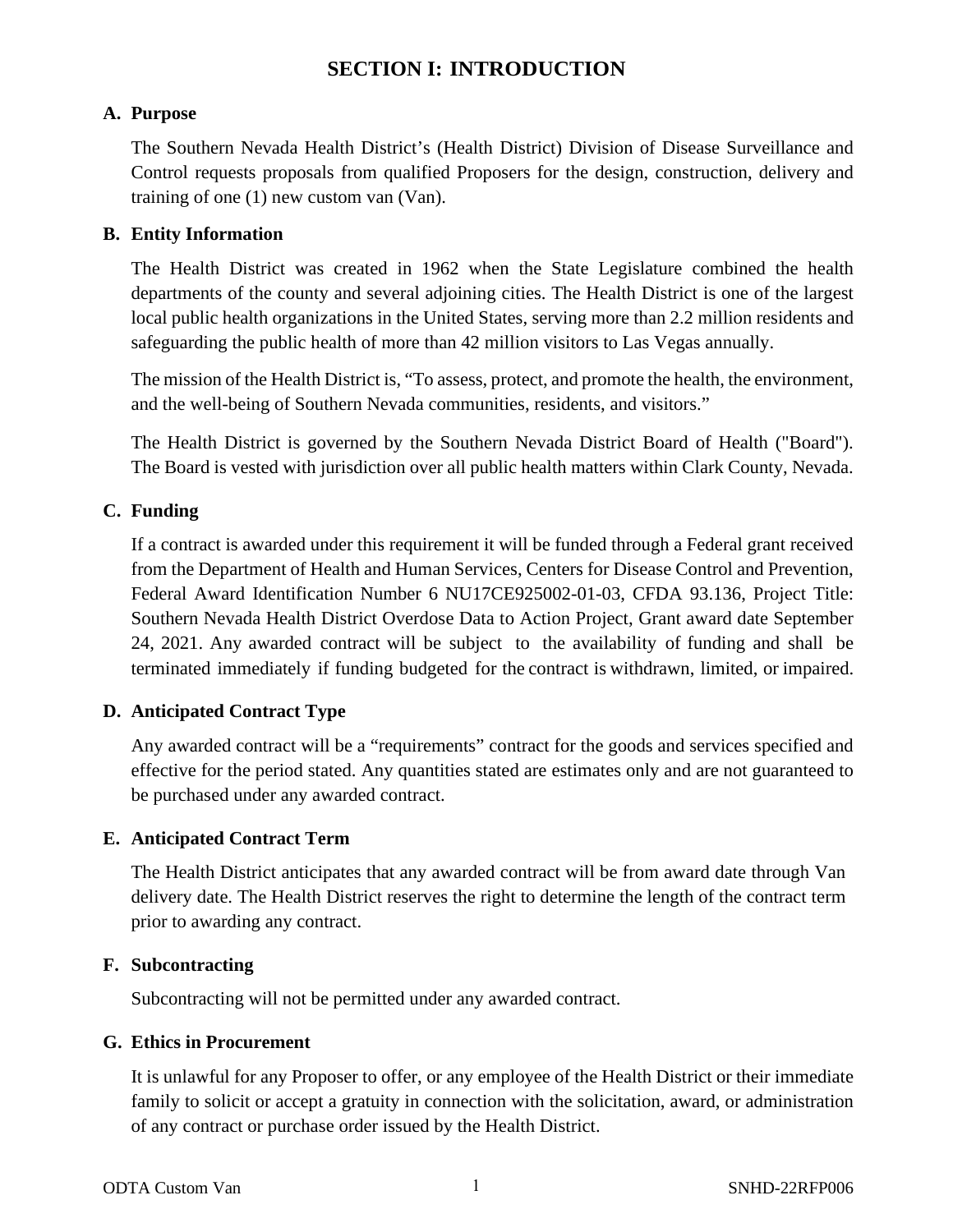## **SECTION II: SCOPE OF SERVICES**

## <span id="page-3-1"></span><span id="page-3-0"></span>**A. General**

The Health District seeks proposals for one (1) new custom van to provide Linkage to Action program outreach and mobile services to people who are underserved and experiencing substance use disorders in rural and remote areas across Clark County including public parks, homeless encampments and shelters.

## <span id="page-3-2"></span>**B. Background**

- 1. The Health District is a regional, multi-jurisdictional government agency that provides public health services to Southern Nevada residents.
- 2. The Van will transport multiple Health District staff to rural and remote locations, which may include tunnels and encampments.
- 3. The Van will not have size or parking limitations and will not require a special operating license.
- 4. The Van will be operated by Health District staff. The selected contractor(s) will not be responsible for staffing the Van.

## <span id="page-3-3"></span>**C. Van Specifications**

- 1. **The Van must be delivered by August 03, 2022.**
- 2. Proposer must submit at least one (1) up to three (3) different Van designsin the same proposal clearly separated for ease of evaluation.
- 3. The Van shall:
	- a. Be new
	- b. Be Mercedes Sprinter with 144-inch wheelbase and high roof, or equivalent;
	- c. Be 4-wheel drive;
	- d. Be gasoline or diesel powered;
	- e. Include exterior graphics wrap (Health District to provide to selected contractor);
	- f. Include one (1) air conditioner with thermostat control;
	- g. Include back-up camera;
	- h. Include exterior side running board (to allow maximum ground clearance);
	- i. Include an electric awning;
	- j. Include exterior electrical outlets on both sides;
	- k. Include a generator (minimum 3,000 watts);
	- l. Include wiring for computers and internet connectivity with a 100-amp power service, capable of switching between the generator and an external power source;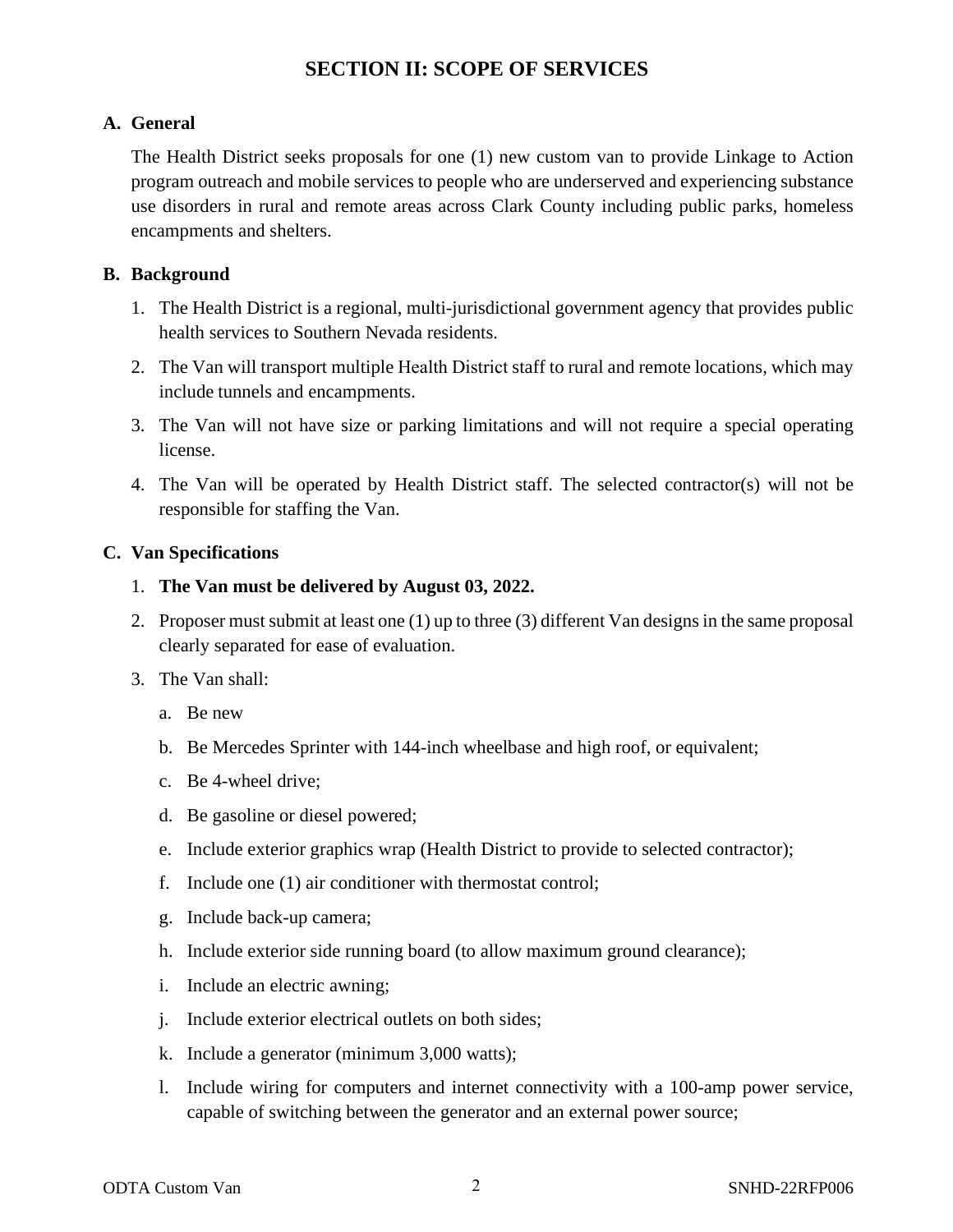- m. Be fully warranted from date of delivery for at least the term of the original manufacturer's warranty including the following minimum warranty terms:
	- i. Air conditioner: two (2) years, unlimited miles;
	- ii. Corrosion: five (5) years, unlimited miles;
	- iii. Engine: three (3) years, 50,000 miles;
	- iv. Emissions: five (5) years, 50,000 miles;
	- v. Frame rail corrosion: five (5) years, unlimited miles;
	- vi. Generator: 1,000 hours, unlimited miles;
	- vii. Noise emissions: life of vehicle;
	- viii. Suspension: two (2) years, unlimited miles;
	- ix. Power train: extended warranty, five (5) years, 100,000 miles.
- n. Include Van operations training to Health District staff by qualified personnel;
- o. Include detailed scale elevations of the proposed Van and a completely detailed scale floor plan, including cabinets, tables, chairs, etc.;
- p. Include the following:
	- i. Driver/passenger swivel seats;
	- ii. Drop-down table with swivel seat;
	- iii. Passenger bench seat with two seat belts;
	- iv. Counter with overhead cabinets and electrical outlets;
	- v. Velcro-secured roller chair for counter;
	- vi. Floor to ceiling storage cabinet (rear section);
	- vii. Wall rack storage system (rear section) to which Health District provided equipment such as folding tables, chairs, and other supplies can be secured.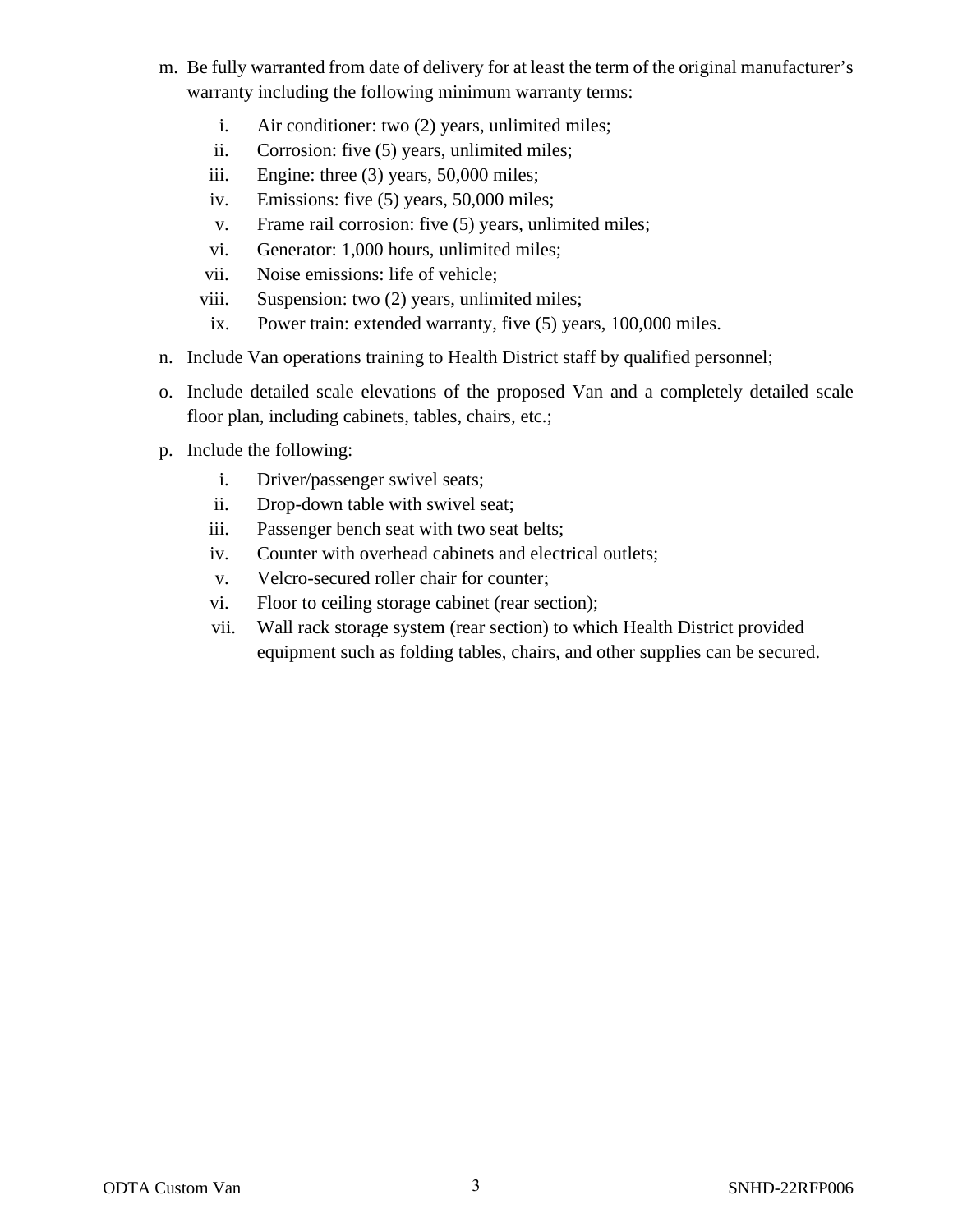## **SECTION III: TIMETABLE AND PROVISIONS**

## <span id="page-5-1"></span><span id="page-5-0"></span>**A. Timetable**

## <span id="page-5-2"></span>**B. Authorized Contact**

All questions about this RFP from RFP Issuance to Award Notification shall be directed to the Authorized Contact, **Kevin Bratcher** at [procurement@snhd.org.](mailto:procurement@snhd.org) No other person has the authority to respond to questions about this RFP unless expressly authorized by the Authorized Contact. **Proposers who do not adhere to this requirement may be disqualified**.

## <span id="page-5-3"></span>**C. Questions**

Written questions about this RFP must be submitted via email to [procurement@snhd.org](mailto:procurement@snhd.org) by **2:00 p.m. on April 6, 2022**. All written questions and answers will be posted to the [Health District](https://www.southernnevadahealthdistrict.org/news-info/public-notices/)  [Public Notices](https://www.southernnevadahealthdistrict.org/news-info/public-notices/) website by **5:00 p.m. on April 12, 2022**.

## <span id="page-5-4"></span>**D. Deadline to Submit Proposals**

Proposals are due by **2:00 p.m. on April 26, 2022**.

## <span id="page-5-5"></span>**E. Proposal Submission**

Email one (1) Adobe PDF document (an email attachment) with the subject "**SNHD-22RFP006 ODTA Custom Van**" to [procurement@snhd.org.](mailto:procurement@snhd.org) Mailed, hand-carried or faxed proposals, or hyperlinks to proposals will be not accepted.

## <span id="page-5-6"></span>**F. Late Proposals**

Proposals submitted after **2:00 p.m. on April 26, 2022** will be rejected as late.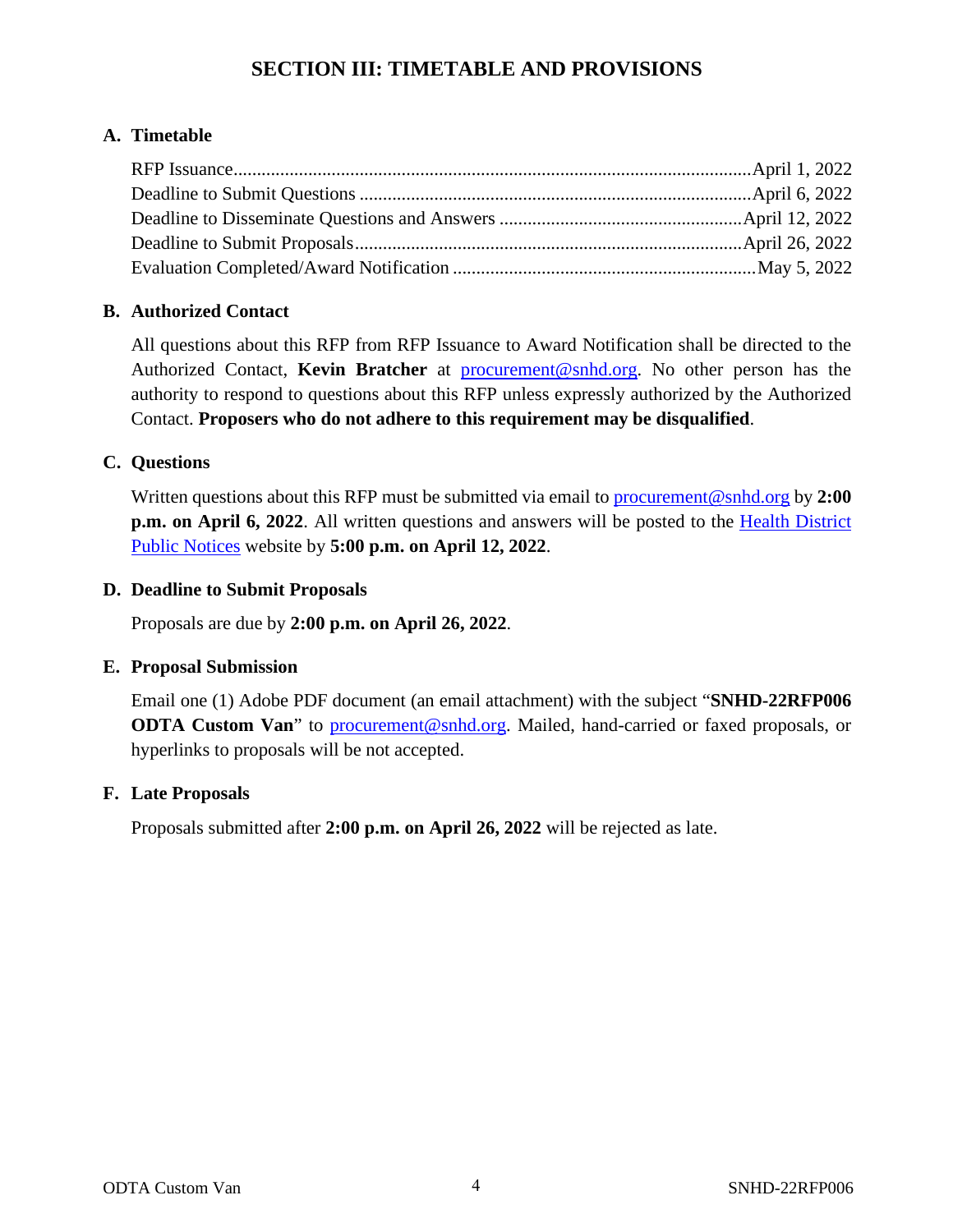## **SECTION IV: REQUIREMENTS**

## <span id="page-6-1"></span><span id="page-6-0"></span>**A. Proposer Qualifications**

To be eligible to submit a proposal, Proposer must:

- 1. Have been regularly and continuously engaged in the business of designing, building and delivering custom vans for at least three (3) years.
- 2. Possess all permits, licenses, and credentials necessary to supply equipment and warranty repair as specified in this RFP.

## <span id="page-6-2"></span>**B. Proposal Preparation and Submission**

- 1. Complete and submit the following:
	- a. Attachment A Proposal Form;
	- b. Attachment B Pricing Form;
	- c. Proposed Van design (up to three designs) presented in a clear and organized manner;
	- d. Delivery schedule and production timetables;
	- e. Description of organizational experience designing, building and delivering custom vans;
	- f. References (include samples and contact info) from five (5) clients for which your firm has provided vehicles similar in size, layout and/or function in the past three (3) years;
	- g. Ancillary warrant services, repairs and/or alterations including whether Proposer or an identified local authorized service provider will provide such services.
- 2. Disclose or deny any significant prior or ongoing contract failures, contract breaches, civil or criminal litigation in which the proposer has been alleged to be liable or held liable in a matter involving a contract with any governmental entity, and/or any pending claim or litigation occurring within the past five (5) years, which may adversely affect the proposer's ability to perform or fulfill its obligations related to any contract that may result from this RFP.
- 3. Disclose or deny any interest, financial or otherwise, that any Health District employee or official or Board of Health member may have in Proposer's firm or the proposed Project.
- 4. State any exceptions to any RFP specifications or requirements and propose alternatives if applicable. The Health District reserves the right to accept or reject any proposed alternative.

## <span id="page-6-3"></span>**C. Proposer Representations**

- 1. Proposer has read and understands the RFP documents including addenda and asserts that its proposal is made in accordance therewith.
- 2. Proposer shall comply with all applicable federal, state and local laws, regulations and ordinances whether explicitly stated, including but not limited to the Federal Civil Rights Act of 1964, the Equal Employment Opportunity Act, and the Disabilities Act of 1990, and regulations issued pursuant to those acts.
- 3. Proposer certifies its proposal was derived independently and without collusion.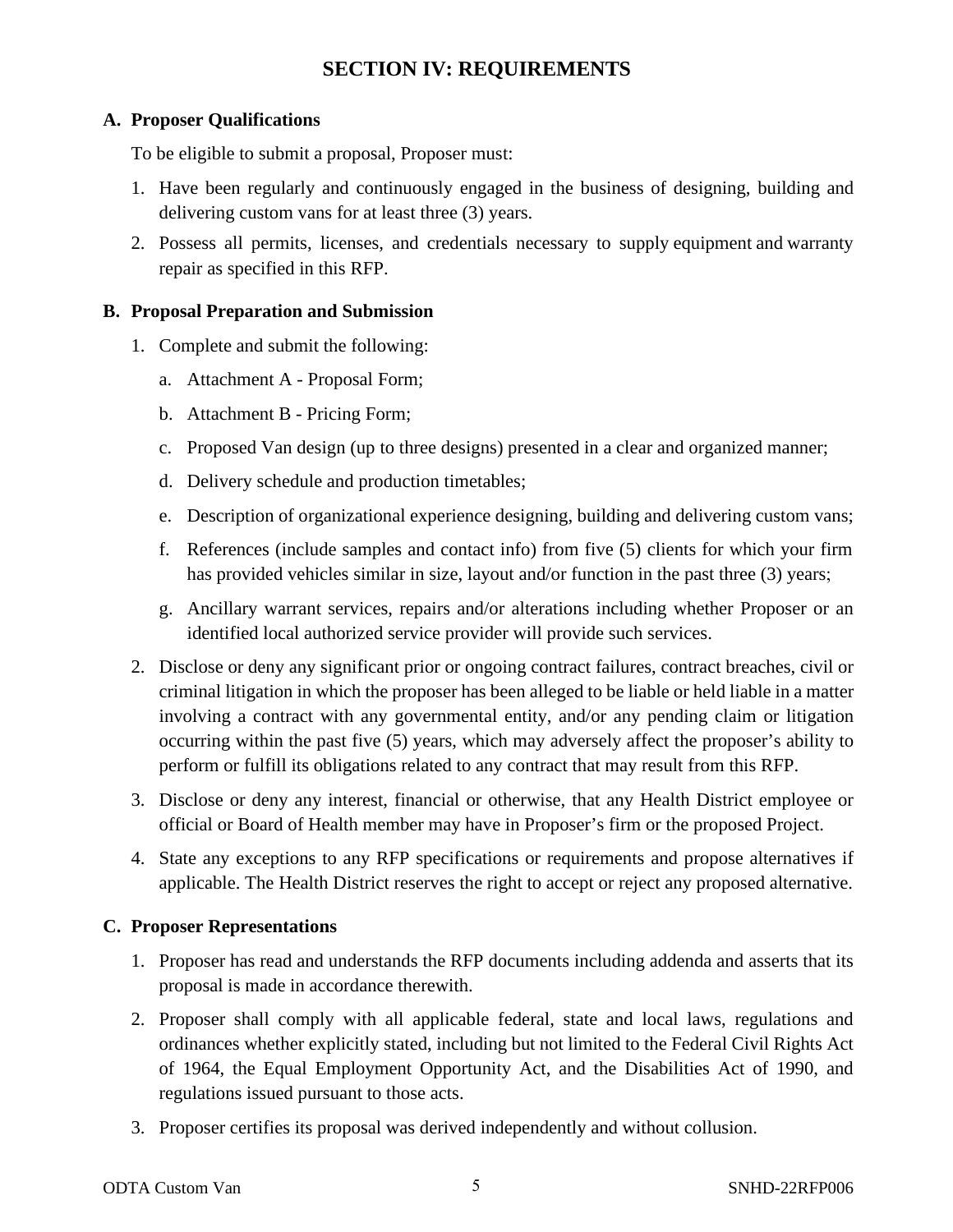## <span id="page-7-0"></span>**D. General Conditions**

## 1. Interpretation or Correction of Solicitation Documents:

- a. Proposer shall promptly notify the Authorized Contact in writing of any ambiguity, inconsistency or error, which it may discover in the solicitation documents and/or to request clarification or interpretation of the solicitation documents by the Deadline to Submit Questions, except as related to addenda issued after this date.
- b. Changes to this RFP will be only by written addenda issued by the Authorized Contact or designee. Addenda will be posted to the [Health District Public Notices](https://www.southernnevadahealthdistrict.org/news-info/public-notices/) website. Proposer shall be responsible for ensuring that its proposal reflects all addenda.

## 2. Responsive Proposal:

A responsive proposal is one that conforms in all material respects to the RFP. The Health District reserves the right to waive any technicality, irregularity or informality in determining a proposal's responsiveness.

## 3. Rejection and Cancelation:

The Health District reserves the right to reject any proposal that does not conform to the RFP requirements and to reissue or cancel this RFP for any reason or no reason.

## 4. Modification or Withdrawal of Proposal:

Proposer may modify or withdraw its proposal by submitting a written request to the Authorized Contact prior to the Deadline to Submit Proposals.

## 5. Proposal Costs:

The Health District will not reimburse any costs incurred to prepare or submit a proposal.

## 6. No Guaranteed Contract:

This RFP neither creates an offer to contract nor commits the Health District to contract.

## 7. Limited Contract:

The Health District reserves the right to contract for less than all the services specified herein.

8. Exclusivity:

Nothing in this RFP or any resulting contract precludes the Health District from obtaining services like those specified herein from other sources.

## 9. Public Records:

Pursuant to NRS 239.010, et seq., documents provided to the Health District are presumed to be public records. The Health District will produce documents provided by any Proposer, even if marked "confidential" or "proprietary," pursuant to a public records request in compliance with state laws and mandates. The Health District will not be liable for disclosure of any documents or information provided by any Proposer to the Health District.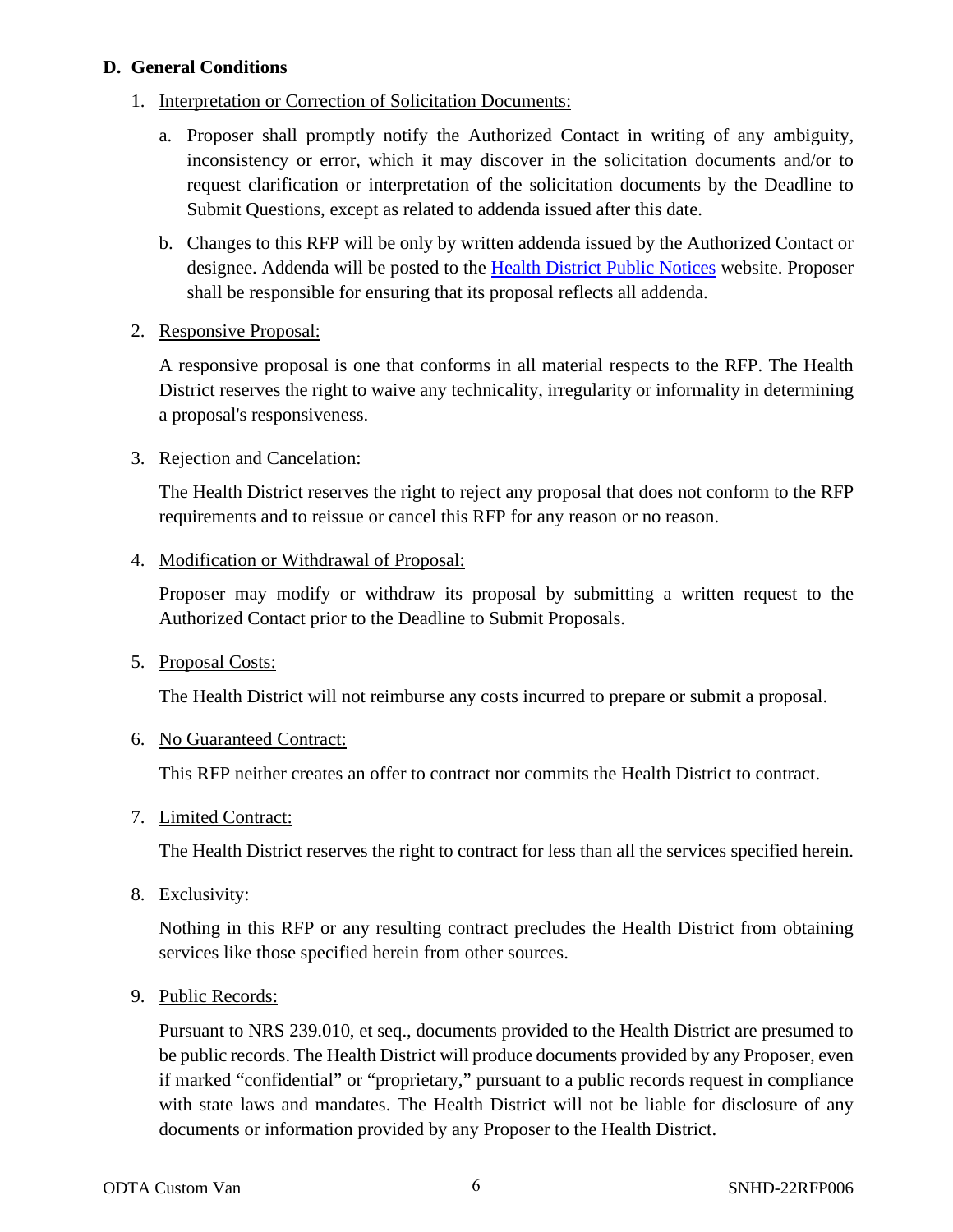## **SECTION V: EVALUATION & SELECTION**

<span id="page-8-0"></span>Proposals submitted by the Deadline to Submit Proposals will be reviewed for responsiveness to the RFP requirements. Responsive proposals will be evaluated per the following Evaluation Criteria. The Health District reserves the right to consider any other factors when evaluating proposals and Proposers if doing so is in the Health District's best interests.

## <span id="page-8-1"></span>**A. Evaluation Criteria**

| <b>Criteria Description</b>                                                     | <b>Maximum</b><br><b>Score</b> |
|---------------------------------------------------------------------------------|--------------------------------|
| Design and suitability: Van that best meets the Health District's needs per the | 30                             |
| RFP requirements; design(s) presented in a clear and organized manner.          |                                |
| Delivery schedule: Van must be delivered by the required delivery date per      | 30                             |
| the RFP; proposer must provide production timetables.                           |                                |
| Cost and warranty: cost of proposed Van based on the proposed equipment         | 25                             |
| and warranty.                                                                   |                                |
| Organizational experience: experience designing, building and delivering        | 10                             |
| custom vans; at least five (5) references with examples of completed vehicles   |                                |
| similar in size, layout and/or function with verifiable references.             |                                |
| Ancillary warrant services, repairs and/or alterations to be provided by        | 5                              |
| Proposer or an identified local authorized service provider.                    |                                |

## <span id="page-8-2"></span>**B. Clarification, Site Visits, Interviews, and Presentations**

- 1. The Health District reserves the right, as it deems necessary or appropriate, to contact Proposers to clarify proposals or to obtain additional information, and/or to conduct site visits and/or interviews, and/or to request that Proposers make presentations.
- 2. The Health District reserves the right to base its decision solely on written proposals, irrespective of any other interactions with Proposers as referenced in paragraph B.1.

## <span id="page-8-3"></span>**C. Selection**

- 1. The proposal selected for award, if any, will be the proposal that is most beneficial regarding Proposer's experience, qualifications and capabilities and cost, and/or that best meets the Health District's needs.
- 2. If the Health District is unable to finalize a satisfactory contract with the selected Proposer within a reasonable time, the Health District shall formally terminate discussions with the selected Proposer and, at its sole discretion, begin discussions with another Proposer or cancel and reissue the RFP.
- 3. Awards/contracts will be presented to the Board for consent if applicable.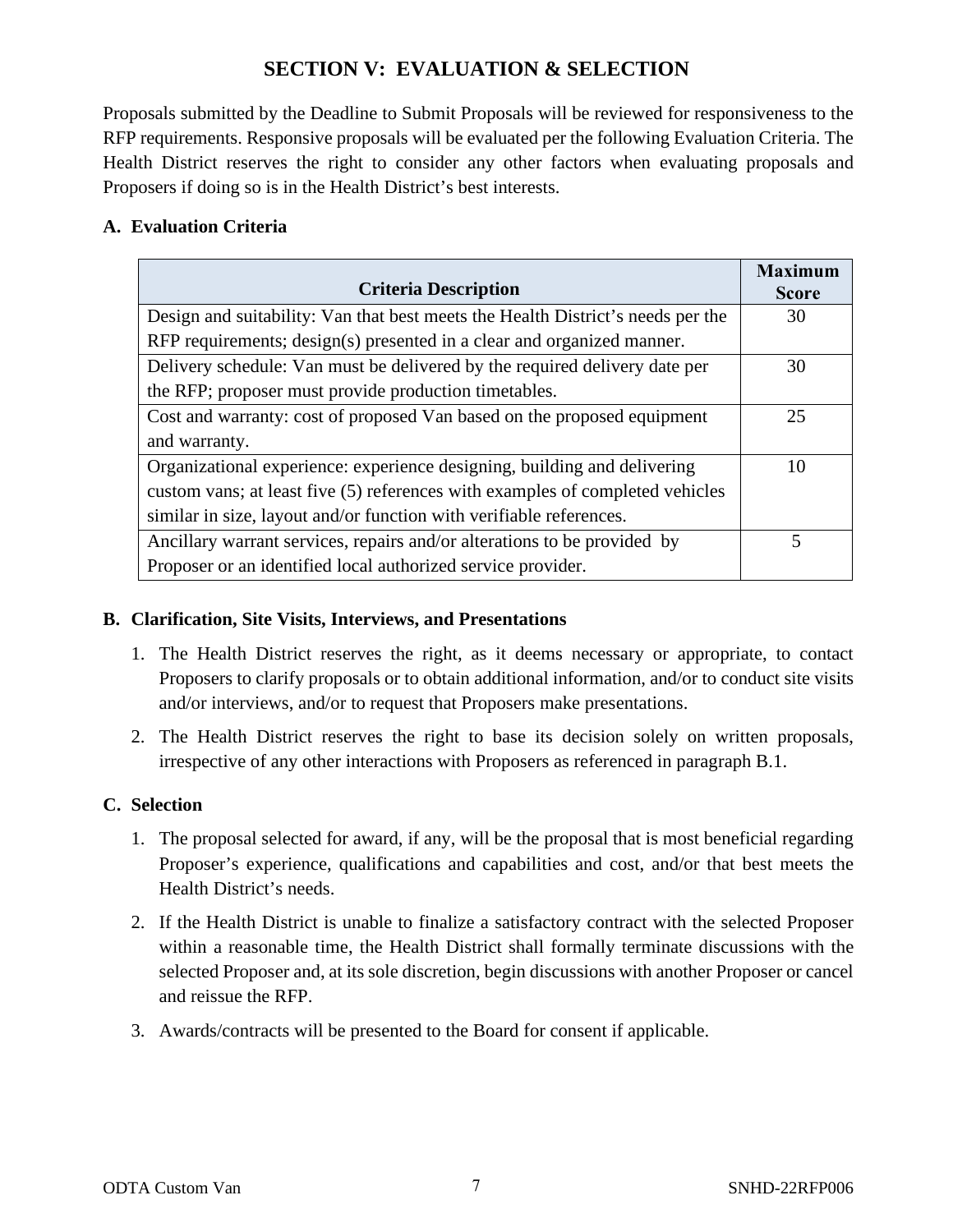## **Attachment A Proposal Form**

<span id="page-9-0"></span>The undersigned, as an authorized representative of the company named below, acknowledges that he/she has examined this Request for Proposals including any related documents, and hereby offers to furnish all labor, materials, tools, supplies, equipment and services necessary to comply with the specifications, terms and conditions set forth herein. Provide responses to the following questions and requested information. Indicate "None" as applicable.

| <b>Question</b>                                                                  | <b>Response</b> |
|----------------------------------------------------------------------------------|-----------------|
| Company name:                                                                    |                 |
| Ownership type (i.e., partnership, corporation):                                 |                 |
| Number of years in business:                                                     |                 |
| Company officers' names, titles and years in<br>the custom van/vehicle industry: |                 |
| Address of company headquarters:                                                 |                 |
| Address of shop where the Van will be built:                                     |                 |
| Number of employees:                                                             |                 |
| Federal tax ID number:                                                           |                 |
| Business license number/Issuing agency:                                          |                 |
| Dun & Bradstreet D-U-N-S number:                                                 |                 |
| Does the proposal include exceptions to any<br>RFP specifications/requirements?  | Yes<br>No       |

Signer acknowledges receipt of the following addenda. Indicate "N/A" if no addenda were issued:

|              | Issue Date            |
|--------------|-----------------------|
| Addendum No. | Issue Date            |
| Addendum No. | Issue Date            |
|              | Date: $\qquad \qquad$ |
|              |                       |
|              | Phone: Email: Email:  |